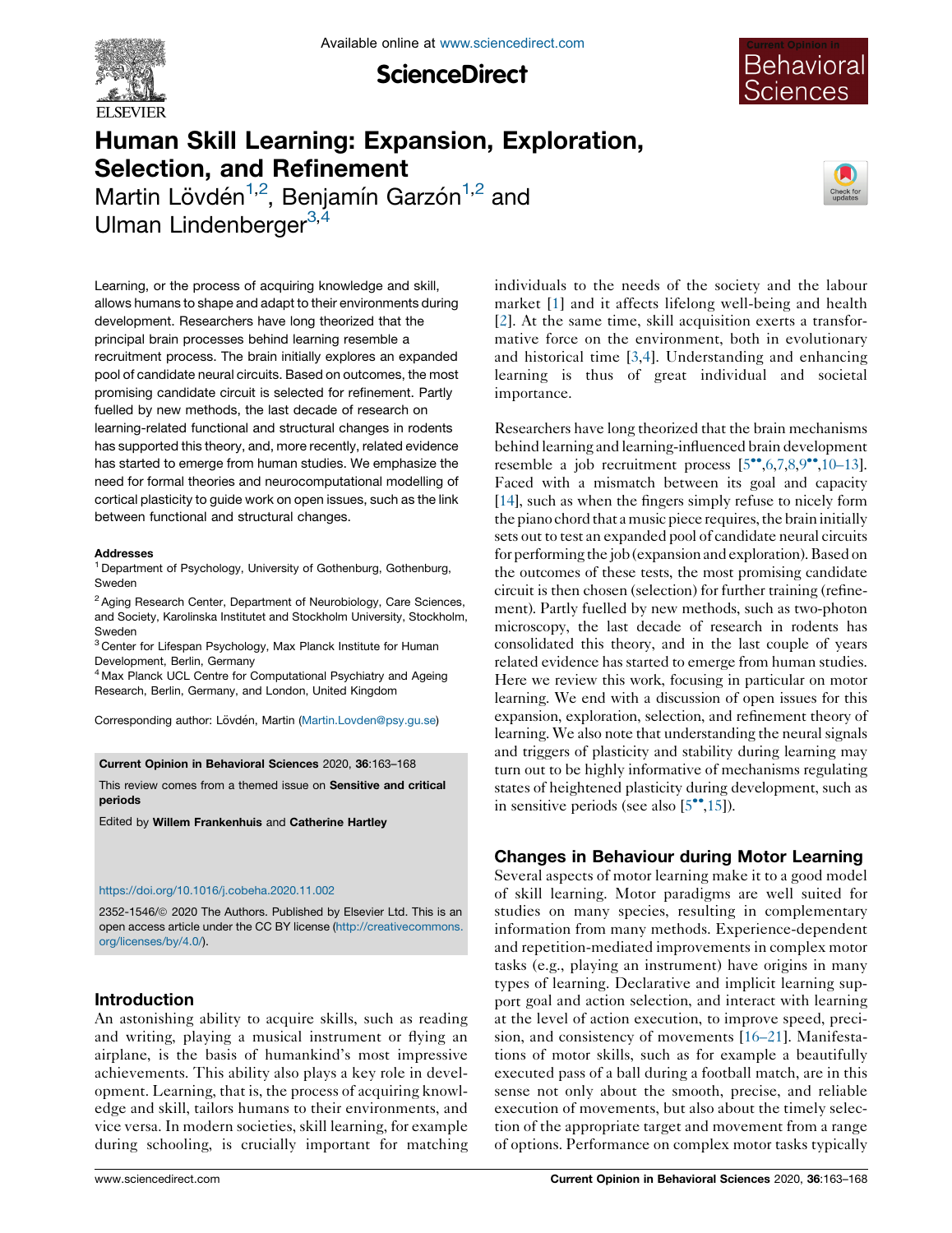shows rapid improvements and high variability early in practice, followed by a protracted period of slower developing refinements towards task execution with little variability. This pattern is well characterized and qualitatively quite consistent across individuals and tasks, although the rate and exact shape of learning of course may vary [\[18](#page-4-0),[22–24\]](#page-4-0).

# Changes in Brain Activity During Motor Learning

Given the multiple processes involved in learning of motor skill, it is not surprising that a large network of brain regions is involved. Regions include for example the prefrontal cortex, supplementary motor area, pre-motor cortex, somatosensory cortex, cerebellum, basal ganglia, hippocampus, and posterior parietal cortex [[16,19](#page-4-0)]. Rodent studies also show primary motor cortex involvement in motor skill learning  $[25]$  $[25]$ , but this is a less common finding in humans [\[26](#page-4-0),[27\]](#page-4-0), probably because many human learning paradigms usually tap more into action selection than execution [[16\]](#page-4-0). That is, the typical human paradigm, such as learning to rapidly press a short sequence of keys with the fingers of your dominant hand, requires very little in terms of improved quality of execution of novel motor coordination.

Studies of rodents show that cortical representations of limbs and movements initially expand [\[28](#page-4-0),[29\]](#page-4-0) and then renormalize during learning [\[30](#page-4-0)]. For example, rats have been reported to show expanded cortical maps after three days of skilled reaching training, but after eight days of training the expansions waned without any accompanying reductions in performance [\[30](#page-4-0)]. Related studies of sensory learning show that the expansion is beneficial for learning but not necessary for maintaining skill. For example, Reed and colleagues [[31\]](#page-4-0) reported that nucleus basalis stimulation–tone pairing in the rat was accompanied by cortical map extension in the auditory cortex. The rats were then trained in an auditory discrimination task, and improved discrimination learning was observed in animals with an expanded cortical map. Importantly, the map expansion faded over the following weeks although discrimination performance was unaffected. Thus, the expansion of the maps was related to learning but it was not the substrate of memory [[8\]](#page-4-0). Although behavioural paradigms often are different, a few functional Magnetic Resonance Imaging (MRI) and brain stimulation studies of humans also show increases of activity [\[32](#page-4-0),[33\]](#page-4-0) in primary areas that are followed by decreases during learning [\[34–37](#page-4-0)]. The dominant finding from human studies is, nevertheless, a learning-related decrease of activity outside primary regions [\[26](#page-4-0),[33,38](#page-4-0)]. Related findings suggest a general migration of execution-related activity from cortical regions to striatal regions, and migration within striatal regions, possible signalling more automatic and less controlled execution [[39,40](#page-4-0)].

Importantly, studies of rodents show larger trial-to trial variability of local brain activity patterns earlier than later in learning. This work suggests that many different circuits of excitatory neurons within the motor cortex are activated early in learning, but that stable use of a devoted neural circuit characterizes performance later in learning [41 ]. The nature of the [association](#page-4-0) between changes in trial-to-trial variability of activity patterns and cortical map expansion is elusive [[25,41](#page-4-0) ]. It may be that increases in trial-to-trial variability are underlying the increases in activity extent that is sometimes seen on the aggregate level, but also that expansion allows for a larger area and thus more neural ensembles to be activated. Findings suggesting that reductions in regional inhibitory activity may play a role in these processes might support the latter option  $[9\degree, 25, 42]$ . This cascade of local processes in the primary cortices may be initiated when the system encounters a large mismatch between its goal and capacity [\[14](#page-4-0)]. One possibility is that this mismatch is signalled by dopamine prediction errors from striatum and ventral tegmental area and opens a window for exploration in more primary regions  $[9\degree,43-45]$ . The early trial-to-trial variability of activity patterns has been proposed to signify exploration of possible network states [\[23](#page-4-0),[46\]](#page-5-0), with the interpretation that initial variability may provide a pool of circuits from which the optimal one can be selected through system-level feedback mechanisms, such as striatum-mediated reinforcement learning or cerebellum-based sensory prediction errors  $[6,8,9^{\bullet\bullet},23]$  $[6,8,9^{\bullet\bullet},23]$  $[6,8,9^{\bullet\bullet},23]$  $[6,8,9^{\bullet\bullet},23]$ . This notion shares much of its potential and limits with the exploration-exploitation dynamics discussed in the reinforcement learning literature [[47\]](#page-5-0).

# Changes in Brain Structure during Motor Learning

Learning-related changes in brain activity are accompanied by changes in structure. For example, synaptic density in the rodent motor cortex initially increases and then decreases during learning. Novel synapses rapidly form in the motor cortex of rodents during motor learning  $[48–50]$  $[48–50]$ , but with continued training the growth of dendritic spines (a proxy for synapses) is followed by stabilization of the new spines and removal of old spines, and overall spine density almost reverts to pre-training levels [[51,52,53](#page-5-0)<sup>°</sup>]. Synaptic remodelling occurs both in deep [\[52](#page-5-0)] and superficial [[41](#page-4-0) ] layers of the motor cortex. The probabilities of deletion of old synapses and formation of new ones are typically thought of as locally governed by the rules of Hebbian and homeostatic plasticity  $[9\bullet\bullet]$ . Clearly, synaptic structural remodelling coincides with changes in variability of activity patterns [\[41](#page-4-0) ], but how thislocal processrelates to system-level learning mechanisms (e.g., reinforcement learning) remains unclear. It is likely that outcome-mediated exploration and selection of neural circuits interact with these local processes  $[9\cdot$ <sup>o</sup>].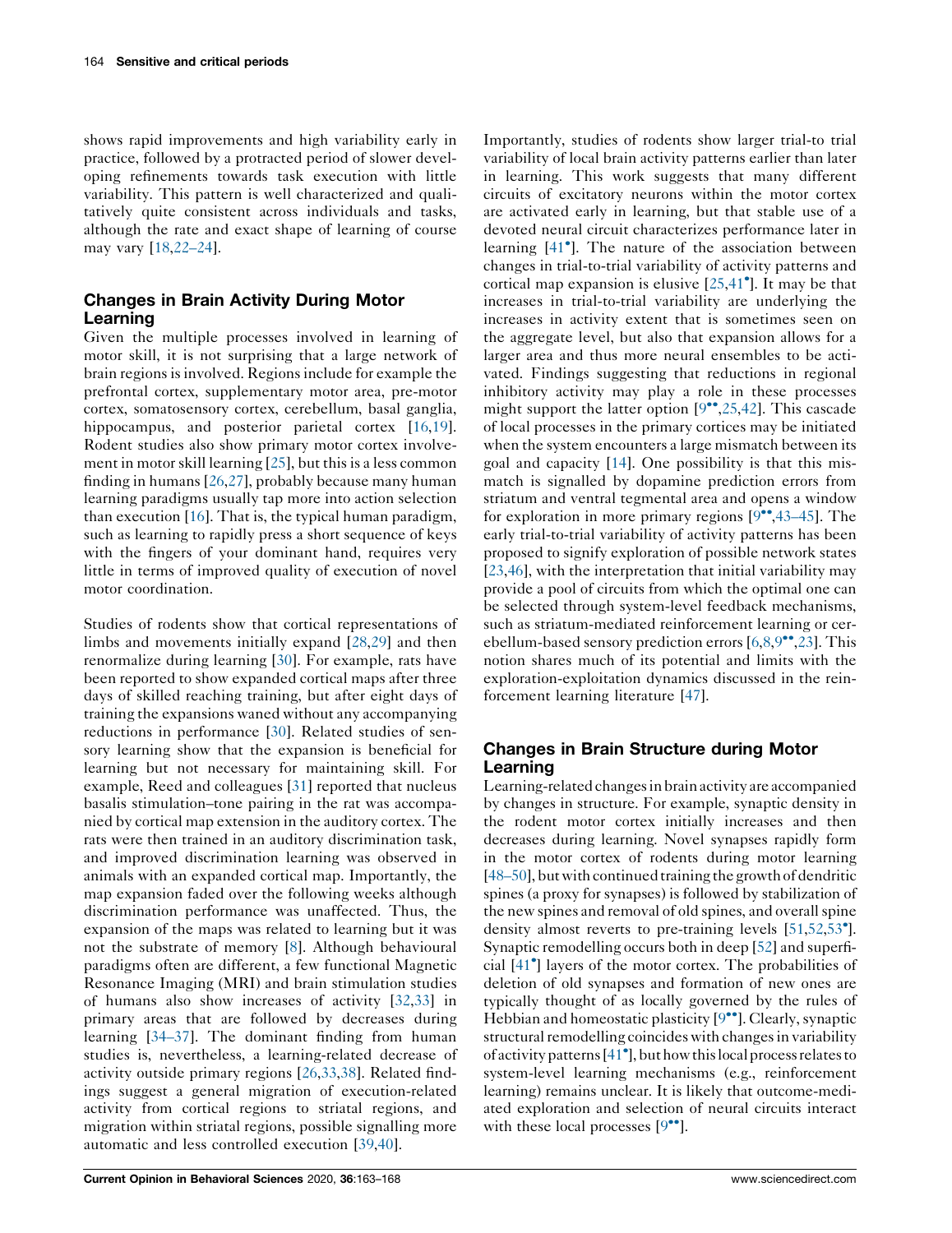

<span id="page-2-0"></span>

More recent studies of learning-related changes in human brain structure also show increase followed by renormalization. Using primarily  $T_1$ -weighted Magnetic Resonance Imaging (MRI), several researchers have observed experience-dependent increases in regional estimates of human brain volume and cortical thicknessin adulthood [[7](#page-4-0)[,54](#page-5-0),[55](#page-5-0)]. More recently, Wenger and colleagues [[56](#page-5-0)<sup>••</sup>] acquired  $18 T<sub>1</sub>$ -weighted structural magnetic resonance images over a seven-week period, during which 15 right-handed adult human participants practiced left-handed writing and drawing. This behavioural paradigm was selected to tap into those dexterity-requiring fine-motor continuoussequence movements that are likely to tax the primary motor cortex and thus be closer to the animal paradigm than many other typical paradigms used for human motor learning. The images were analysed with voxel-based morphometry (VBM), which results in estimates of local grey matter probability (a mixed measure of cortical area and thickness together withlocal tissue composition).After four weeks, increases of grey matter probability were observed in both left and right primary motor cortices relative to a control group; three weeks later, these differences were, however, no longer reliable. Time-series analyses showed that the estimates of grey mater probability in the primary motor cortices increased during the first four weeks of learning to write and draw with the left hand, and then partially renormalized during continued practice  $[56\text{''}].$  $[56\text{''}].$ The microstructural alterations underlying these changes are unknown and likely to be of many types[\[57](#page-5-0)]. Learningrelated changes in myelination have for example recently

been shown toplay key rolesin motorlearning [[58–61](#page-5-0)].Yet, synaptic remodelling has been demonstrated to be one possible candidate [\[62,63](#page-5-0)], providing an empirically untested but entirely possible link between the recent human findings and those in the rodent.

## The Expansion, Exploration, Selection, and Refinement theory

The findings reviewed above have been previously synthesised in related ways by several researchers  $[8,9$  $[8,9$  $[8,9$ <sup>\*</sup>,[10,12](#page-4-0),[13](#page-4-0)] including ourselves  $[5$ <sup>\*</sup>[,6](#page-4-0),[7\]](#page-4-0). Driven by a large mismatch between the expected goal behaviour and its actual execution, a task-relevant cortical area expands. In this area, noise and strategic behavioural exploration results in trial-to-trial variability on activations of different neural circuits that can approximate the goal behaviour. Different actions are probed and different motor patterns to achieve the same goal occur. Trial-totrial behavioural variability (Figure 1A) and variability of neural activity patterns (Figure 1B) are therefore large. This broad activity in turn induces structural brain changes, such as formation of synapses (schematically illustrated in Figure 1C). Via outcome-mediated trialand-error learning (e.g., reinforcement learning; Figure 1B) the best-performing circuit is then selected. After circuit selection, neural activity as well as neural and behavioural variability decreases (Figure 1A and B). Synaptic remodelling in the selected neural circuit continues to occur in a subsequent repetition-based refinement of task execution, but novel and pre-existing structure in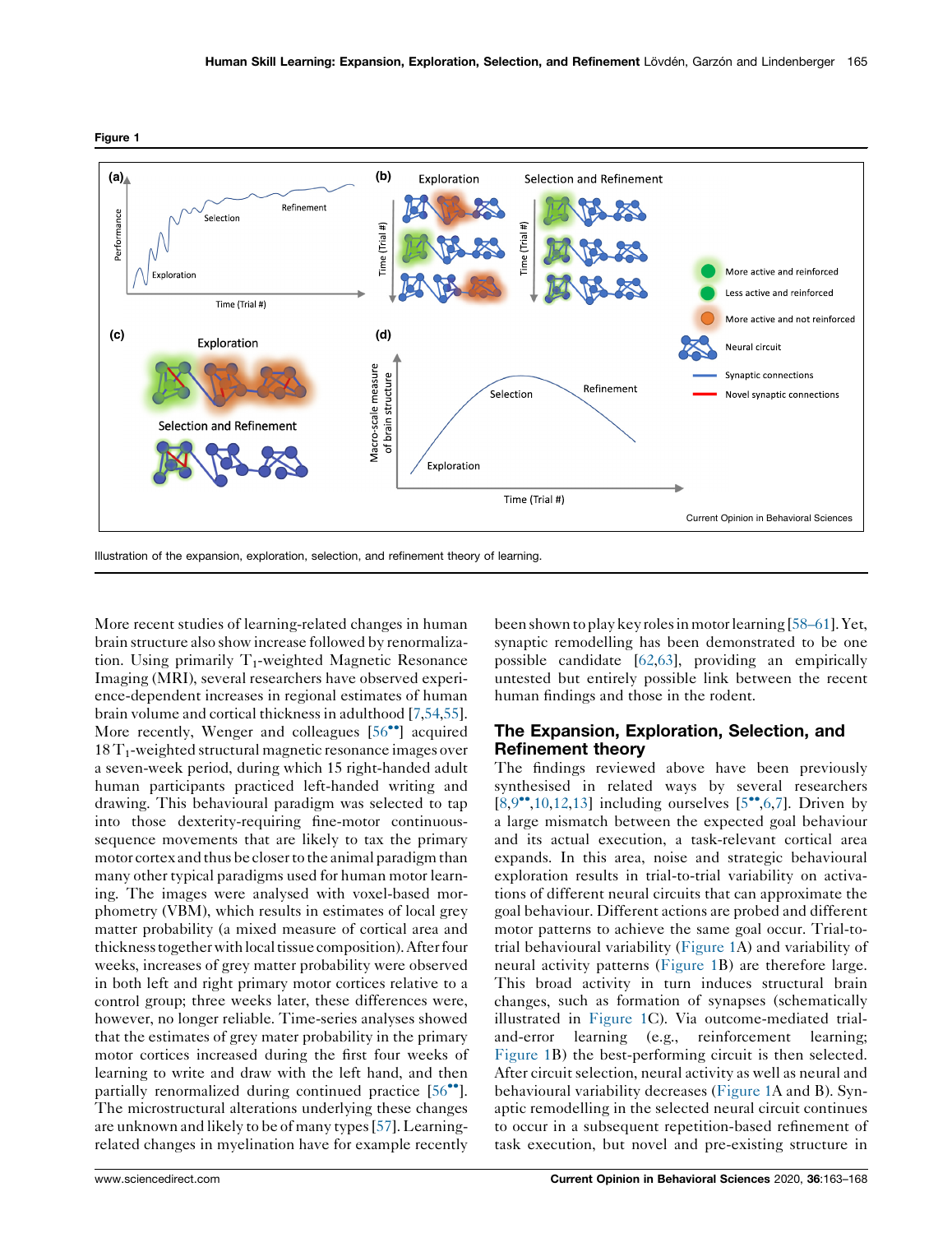unselected circuits retracts ([Figure](#page-2-0) 1C). The initial expansion of the ensemble is thus beneficial for learning because it provides a large pool of circuits from which to make an optimal selection, but memory of skill is consolidated in the selected circuitry. At the aggregate level of measurements of human brain structure (e.g., volume or synaptic density), this process is reflected in growth followed by retraction ([Figure](#page-2-0) 1D). The exploration process is enabled by activity-dependent growth of neural structure, most of which retracts after the best circuit for the job has been selected.

# Future Directions

In its current form, the expansion, exploration, selection, and refinement theory is a first step toward a more mechanistic understanding of experience-dependent adaptation of brain circuits. A pressing task for future research is to endow this theory with the computational machinery that is needed to arrive at physiologically grounded and formally tractable quantitative predictions. Computational simulations, which have been successful for instance in guiding working memory research [[64\]](#page-5-0), will be pivotal to link the multiple levels involved [\[65\]](#page-5-0), from neuron to macroscopic imaging and behavioural measurements. While plasticity has been an active field of research with in silico models of spiking neurons[[66](#page-5-0)], and also at a more abstract level within the machine learning and artificial intelligence domains [[67](#page-5-0)], more comprehensive models that relate behavioural and neuroimaging empirical data to neuroplastic changesin brain circuitry are still lacking, in particular for human learning. Notably, little is known about how experience-dependent alterations predict behavioural improvements.In contrast to the information-rich imaging methods to measure changes in the brain, which are bound to get even more sophisticated with wider availability of 7 T MRI scanners and more reliable acquisition sequences[\[68\]](#page-5-0), and a broader repertoire of positron emission tomography tracers, most studies have resorted to relatively simple, unidimensional measures of performance (e. g. movement time). Structural and functional plasticity human studies would benefit from a higher emphasis on developing carefully controlled behavioural paradigms [\[69\]](#page-5-0), simultaneously capturing multiple facets of behavioural change at different timescales.

Many questions remain. Which are the signals that trigger the expansion reflected in structural and functional neuroimaging measurements? Besides the aforementioned dopaminergic modulatory signalling mediating the reinforcement of actions,  $\gamma$ -aminobutyric acid (GABA) signalling is likely to play an important role in the initial stages of neuroplastic transformation, as evidenced by observed reductions in GABA concentration within primary sensorimotor cortex in motor sequence tasks, with higher GABA concentrations in early learning stages being associated with poorer learning [\[70](#page-5-0)]. This suggests a role for the balance between excitation and inhibition in promoting a plastic state that favours initial expansion and subsequent

exploration, and is reminiscent of the regulation of critical periods by maturing gabaergic parvalbumin-positive (PV) inhibitory neurons in early childhood [\[71](#page-5-0),[72](#page-5-0)]. Likewise, there must exist signals triggering the end of exploration and stabilization of representations (refinement). In the case of development, we know that perineuronal nets are important to halt plasticity to close critical periods[[72\]](#page-5-0), but it is less clear which factors may activate stabilization in skill acquisition, with the ensuing retraction of structure and decreases in neural activity. Overall, much remains to be elucidated concerning how the tension between stability and plasticity is regulated and how it relates to mechanisms in place to prevent catastrophic interference (the erasure of previously learned patterns when new ones are acquired to support novel movements, [\[73](#page-5-0)]), the cornerstone of continual learning.

A final task will be to translate our conclusions about motor skill acquisition to more general principles of learning. In any case, if we aspire to influence human learning, developing a detailed model of neuroplasticity processes is a sine qua non.

## **Conclusions**

The last decade of research in rodents has supported the expansion, exploration, selection, and refinement theory of motor execution learning. Related evidence has started to emerge from human studies, but such data remains scarce. Many more studies are needed to consolidate this theory of human learning. Open issues also remain for the core theoretical processes that are assumed. The link between system-level learning processes and the local learning-related changes is elusive, the link between functional and structural changes remains to be detailed, and the processes linking changes in the variability of activity patterns with changes at the aggregate level have not been unveiled yet. Nevertheless, in the presence of ever more detailed data at neural and behavioural levels of analyses, we propose that new insights into mechanisms of skill acquisition will require a greater reliance on formal theory and neurocomputational modelling.

## Declarations of interest

None.

# Acknowledgements

M.L. acknowledges funding support from the European Research Council (ERC) under the European Union's Seventh Framework Program (FP7/ 2007–2013)/ERC grant agreement 617280-REBOOT) and grants from the Swedish Research Council (446-2013-7189; 2018-01047). B. G. acknowledges support from a grant from the Swedish Research Council (2018-01047).

## References and recommended reading

Papers of particular interest, published within the period of review, have been highlighted as

- of special interest
- •• of outstanding interest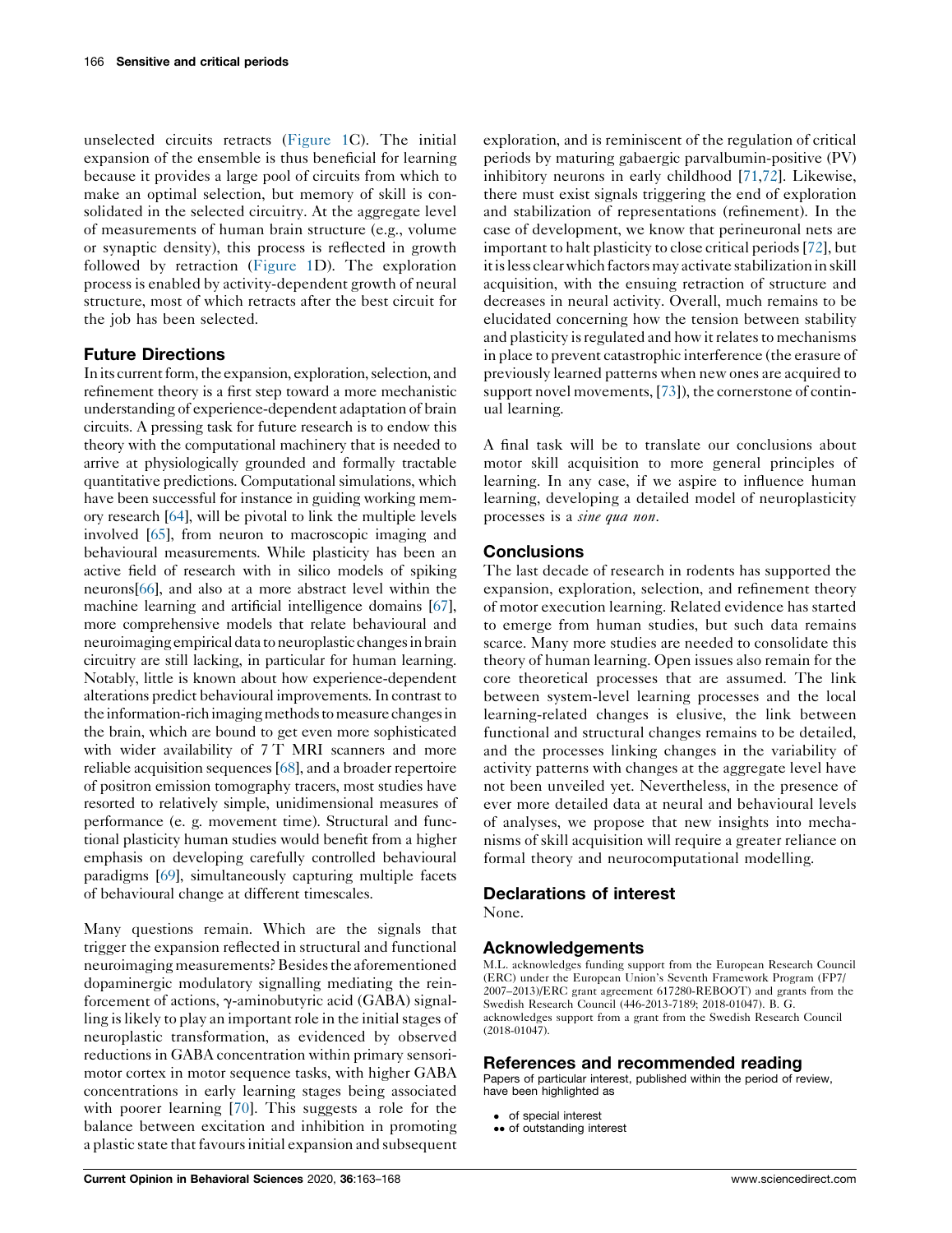- <span id="page-4-0"></span>1. Oreopoulos P, Salvanes KG: Priceless: The [Nonpecuniary](http://refhub.elsevier.com/S2352-1546(20)30161-3/sbref0005) Benefits of Schooling. Journal of Economic [Perspectives](http://refhub.elsevier.com/S2352-1546(20)30161-3/sbref0005) 2011, 25[:159-184.](http://refhub.elsevier.com/S2352-1546(20)30161-3/sbref0005)
- 2. Lövdén M, Fratiglioni L, Glymour MM, Lindenberger U, Tucker-Drob EA: Education and cognitive functiong across the lifespan. In Psychological Science in the Public Interest Edited by; in press.
- 3. Durham WH: [Coevolution](http://refhub.elsevier.com/S2352-1546(20)30161-3/sbref0015) genes, culture, and human diversity. Stanford, Calif: Stanford [University](http://refhub.elsevier.com/S2352-1546(20)30161-3/sbref0015) Press; 1991.
- 4. Piaget J: Behavior and evolution edn 1st [American](http://refhub.elsevier.com/S2352-1546(20)30161-3/sbref0020). New York: [Pantheon](http://refhub.elsevier.com/S2352-1546(20)30161-3/sbref0020) Books; 1978.
- 5.  $\ddot{\phantom{0}}$ [Lindenberger](http://refhub.elsevier.com/S2352-1546(20)30161-3/sbref0025) U, Lövdén M: **Brain Plasticity in Human Lifespan**<br><mark>Development: The [Exploration–Selection–Refinement](http://refhub.elsevier.com/S2352-1546(20)30161-3/sbref0025) Model</mark>. Annual Review of [Developmental](http://refhub.elsevier.com/S2352-1546(20)30161-3/sbref0025) Psychology 2019, 1:197-222

The authors put the exploration, selection, and refinement theory of skill acquisition into the larger context of individual differences in cognitive development.

- 6. Wenger E, Brozzoli C, [Lindenberger](http://refhub.elsevier.com/S2352-1546(20)30161-3/sbref0030) U, Lövdén M: Expansion and [Renormalization](http://refhub.elsevier.com/S2352-1546(20)30161-3/sbref0030) of Human Brain Structure During Skill [Acquisition](http://refhub.elsevier.com/S2352-1546(20)30161-3/sbref0030). Trends in Cognitive Sciences 2017, 21:930-939.
- 7. Lovden M, Wenger E, Martensson J, [Lindenberger](http://refhub.elsevier.com/S2352-1546(20)30161-3/sbref0035) U, Backman L: Structural brain plasticity in adult learning and [development](http://refhub.elsevier.com/S2352-1546(20)30161-3/sbref0035). Neurosci Biobehav Rev 2013, 37[:2296-2310.](http://refhub.elsevier.com/S2352-1546(20)30161-3/sbref0035)
- 8. Kilgard MP: Harnessing plasticity to [understand](http://refhub.elsevier.com/S2352-1546(20)30161-3/sbref0040) learning and treat disease. Trends Neurosci 2012, 35[:715-722.](http://refhub.elsevier.com/S2352-1546(20)30161-3/sbref0040)
- 9.  $\ddot{\phantom{0}}$ Makino H, Hwang EJ, Hedrick NG, [Komiyama](http://refhub.elsevier.com/S2352-1546(20)30161-3/sbref0045) T: Circuit Mechanisms of [Sensorimotor](http://refhub.elsevier.com/S2352-1546(20)30161-3/sbref0045) Learning. Neuron 2016, 92[:705-721](http://refhub.elsevier.com/S2352-1546(20)30161-3/sbref0045)

Important and comprehensive review of rodent findings supporting the exploration, selection, and refinement theory of learning.

- 10. Edelman G: Neural [darwinism:](https://doi.org/10.1016/j.cobeha.2020.11.002) The theory of neural group [selection](https://doi.org/10.1016/j.cobeha.2020.11.002). New York: Basic books; 1987.
- 11. Huttenlocher PR: [Morphometric](http://refhub.elsevier.com/S2352-1546(20)30161-3/sbref0055) study of human cerebral cortex development. [Neuropsychologia](http://refhub.elsevier.com/S2352-1546(20)30161-3/sbref0055) 1990, 28:517-527.
- 12. Changeux JP, Danchin A: Selective [stabilisation](http://refhub.elsevier.com/S2352-1546(20)30161-3/sbref0060) of developing synapses as a mechanism for the [specification](http://refhub.elsevier.com/S2352-1546(20)30161-3/sbref0060) of neuronal [networks](http://refhub.elsevier.com/S2352-1546(20)30161-3/sbref0060). Nature 1976, 264:705-712.
- 13. Holtmaat A, Svoboda K: [Experience-dependent](http://refhub.elsevier.com/S2352-1546(20)30161-3/sbref0065) structural synaptic plasticity in the [mammalian](http://refhub.elsevier.com/S2352-1546(20)30161-3/sbref0065) brain. Nature Reviews [Neuroscience](http://refhub.elsevier.com/S2352-1546(20)30161-3/sbref0065) 2009, 10:647-658.
- 14. Lövdén M, Bäckman L, [Lindenberger](http://refhub.elsevier.com/S2352-1546(20)30161-3/sbref0070) U, Schaefer S, Schmiedek F: A Theoretical [Framework](http://refhub.elsevier.com/S2352-1546(20)30161-3/sbref0070) for the Study of Adult Cognitive Plasticity. [Psychological](http://refhub.elsevier.com/S2352-1546(20)30161-3/sbref0070) Bulletin 2010, 136:659-676.
- 15. [Panchanathan](http://refhub.elsevier.com/S2352-1546(20)30161-3/sbref0075) K, Frankenhuis WE: The evolution of sensitive periods in a model of incremental [development](http://refhub.elsevier.com/S2352-1546(20)30161-3/sbref0075). Proc Biol Sci  $2016, 283$  $2016, 283$
- 16. [Krakauer](http://refhub.elsevier.com/S2352-1546(20)30161-3/sbref0080) JW, Hadjiosif AM, Xu J, Wong AL, Haith AM: Motor Learning. Compr Physiol 2019, 9[:613-663.](http://refhub.elsevier.com/S2352-1546(20)30161-3/sbref0080)
- 17. [Diedrichsen](http://refhub.elsevier.com/S2352-1546(20)30161-3/sbref0085) J, Kornysheva K: Motor skill learning between selection and [execution](http://refhub.elsevier.com/S2352-1546(20)30161-3/sbref0085). Trends Cogn Sci 2015, 19:227-233.
- 18. Wolpert DM, Ghahramani Z, Flanagan JR: [Perspectives](http://refhub.elsevier.com/S2352-1546(20)30161-3/sbref0090) and [problems](http://refhub.elsevier.com/S2352-1546(20)30161-3/sbref0090) in motor learning. Trends Cogn Sci 2001, 5:487-494.
- 19. Willingham DB: A [neuropsychological](http://refhub.elsevier.com/S2352-1546(20)30161-3/sbref0095) theory of motor skill learning. Psychol Rev 1998, 105[:558-584.](http://refhub.elsevier.com/S2352-1546(20)30161-3/sbref0095)
- 20. Wolpert DM, [Diedrichsen](http://refhub.elsevier.com/S2352-1546(20)30161-3/sbref0100) J, Flanagan JR: Principles of [sensorimotor](http://refhub.elsevier.com/S2352-1546(20)30161-3/sbref0100) learning. Nat Rev Neurosci 2011, 12:739-751.
- 21. Stanley J, Krakauer JW: Motor skill depends on [knowledge](http://refhub.elsevier.com/S2352-1546(20)30161-3/sbref0105) of facts. Front Hum [Neurosci](http://refhub.elsevier.com/S2352-1546(20)30161-3/sbref0105) 2013, 7:503.
- 22. Karni A, Meyer G, [Rey-Hipolito](http://refhub.elsevier.com/S2352-1546(20)30161-3/sbref0110) C, Jezzard P, Adams MM, Turner R, Ungerleider LG: The acquisition of skilled motor [performance:](http://refhub.elsevier.com/S2352-1546(20)30161-3/sbref0110) fast and slow [experience-driven](http://refhub.elsevier.com/S2352-1546(20)30161-3/sbref0110) changes in primary motor cortex. Proc Natl Acad Sci U S A 1998, 95[:861-868.](http://refhub.elsevier.com/S2352-1546(20)30161-3/sbref0110)
- 23. Dhawale AK, Smith MA, Olveczky BP: The Role of [Variability](http://refhub.elsevier.com/S2352-1546(20)30161-3/sbref0115) in Motor Learning. Annu Rev Neurosci 2017, 40[:479-498.](http://refhub.elsevier.com/S2352-1546(20)30161-3/sbref0115)
- 24. Doyon J, Benali H: [Reorganization](http://refhub.elsevier.com/S2352-1546(20)30161-3/sbref0120) and plasticity in the adult brain during [learning](http://refhub.elsevier.com/S2352-1546(20)30161-3/sbref0120) of motor skills. Current Opinion in [Neurobiology](http://refhub.elsevier.com/S2352-1546(20)30161-3/sbref0120) 2005, 15:161-167.
- 25. Peters AJ, Liu H, [Komiyama](http://refhub.elsevier.com/S2352-1546(20)30161-3/sbref0125) T: Learning in the Rodent Motor Cortex. Annu Rev [Neurosci](http://refhub.elsevier.com/S2352-1546(20)30161-3/sbref0125) 2017, 40:77-97.
- 26. Berlot E, Popp NJ, Diedrichsen J: A critical [re-evaluation](http://refhub.elsevier.com/S2352-1546(20)30161-3/sbref0130) of fMRI [signatures](http://refhub.elsevier.com/S2352-1546(20)30161-3/sbref0130) of motor sequence learning. Elife 2020, 9.
- 27. Hardwick RM, Rottschy C, Miall RC, Eickhoff SB: A [quantitative](http://refhub.elsevier.com/S2352-1546(20)30161-3/sbref0135) [meta-analysis](http://refhub.elsevier.com/S2352-1546(20)30161-3/sbref0135) and review of motor learning in the human brain. [Neuroimage](http://refhub.elsevier.com/S2352-1546(20)30161-3/sbref0135) 2013, 67:283-297.
- 28. Conner JM, Culberson A, [Packowski](http://refhub.elsevier.com/S2352-1546(20)30161-3/sbref0140) C, Chiba AA, Tuszynski MH: Lesions of the Basal forebrain [cholinergic](http://refhub.elsevier.com/S2352-1546(20)30161-3/sbref0140) system impair task acquisition and abolish cortical plasticity [associated](http://refhub.elsevier.com/S2352-1546(20)30161-3/sbref0140) with motor skill learning. Neuron 2003, 38[:819-829.](http://refhub.elsevier.com/S2352-1546(20)30161-3/sbref0140)
- 29. [Buonomano](http://refhub.elsevier.com/S2352-1546(20)30161-3/sbref0145) DV, Merzenich MM: Cortical plasticity: from [synapses](http://refhub.elsevier.com/S2352-1546(20)30161-3/sbref0145) to maps. Annu Rev Neurosci 1998, 21:149-186.
- 30. [Molina-Luna](http://refhub.elsevier.com/S2352-1546(20)30161-3/sbref0150) K, Hertler B, Buitrago MM, Luft AR: Motor learning transiently change cortical [somatotopy](http://refhub.elsevier.com/S2352-1546(20)30161-3/sbref0150). Neuroimage 2008,<br>40[:1748-1754.](http://refhub.elsevier.com/S2352-1546(20)30161-3/sbref0150)
- 31. Reed A, Riley J, Carraway R, Carrasco A, Perez C, [Jakkamsetti](http://refhub.elsevier.com/S2352-1546(20)30161-3/sbref0155) V, Kilgard MP: Cortical map plasticity [improves](http://refhub.elsevier.com/S2352-1546(20)30161-3/sbref0155) learning but is not necessary for improved [performance](http://refhub.elsevier.com/S2352-1546(20)30161-3/sbref0155). Neuron 2011, 70[:121-131.](http://refhub.elsevier.com/S2352-1546(20)30161-3/sbref0155)
- 32. Karni A, Meyer G, [Jezzard](http://refhub.elsevier.com/S2352-1546(20)30161-3/sbref0160) P, Adams MM, Turner R, [Ungerleider](http://refhub.elsevier.com/S2352-1546(20)30161-3/sbref0160) LG: Functional MRI evidence for adult motor cortex [plasticity](http://refhub.elsevier.com/S2352-1546(20)30161-3/sbref0160) during motor skill learning. Nature 1995, 377:155-158.
- 33. Kelly AM, Garavan H: Human functional [neuroimaging](http://refhub.elsevier.com/S2352-1546(20)30161-3/sbref0165) of brain changes [associated](http://refhub.elsevier.com/S2352-1546(20)30161-3/sbref0165) with practice. Cerebral Cortex 2005, 15[:1089-1102.](http://refhub.elsevier.com/S2352-1546(20)30161-3/sbref0165)
- 34. Ma L, Wang B, [Narayana](http://refhub.elsevier.com/S2352-1546(20)30161-3/sbref0170) S, Hazeltine E, Chen X, Robin DA, Fox PT, Xiong J: Changes in regional activity are [accompanied](http://refhub.elsevier.com/S2352-1546(20)30161-3/sbref0170) with changes in [inter-regional](http://refhub.elsevier.com/S2352-1546(20)30161-3/sbref0170) connectivity during 4 weeks motor [learning](http://refhub.elsevier.com/S2352-1546(20)30161-3/sbref0170). Brain Res 2010, 1318:64-76.
- 35. Wymbs NF, Grafton ST: The Human Motor System [Supports](http://refhub.elsevier.com/S2352-1546(20)30161-3/sbref0175) [Sequence-Specific](http://refhub.elsevier.com/S2352-1546(20)30161-3/sbref0175) Representations over Multiple Training-Dependent [Timescales](http://refhub.elsevier.com/S2352-1546(20)30161-3/sbref0175). Cereb Cortex 2015, 25:4213-4225.
- 36. [Yotsumoto](http://refhub.elsevier.com/S2352-1546(20)30161-3/sbref0180) Y, Watanabe T, Sasaki Y: Different dynamics of [performance](http://refhub.elsevier.com/S2352-1546(20)30161-3/sbref0180) and brain activation in the time course of [perceptual](http://refhub.elsevier.com/S2352-1546(20)30161-3/sbref0180) learning. Neuron 2008, 57:827-833.
- 37. [Pascual-Leone](http://refhub.elsevier.com/S2352-1546(20)30161-3/sbref0185) A, Grafman J, Hallett M: Modulation of cortical motor output maps during [development](http://refhub.elsevier.com/S2352-1546(20)30161-3/sbref0185) of implicit and explicit knowledge. Science 1994, 263[:1287-1289.](http://refhub.elsevier.com/S2352-1546(20)30161-3/sbref0185)
- 38. Bassett DS, Yang M, Wymbs NF, Grafton ST: [Learning-induced](http://refhub.elsevier.com/S2352-1546(20)30161-3/sbref0190) autonomy of [sensorimotor](http://refhub.elsevier.com/S2352-1546(20)30161-3/sbref0190) systems. Nat Neurosci 2015, 18[:744-751.](http://refhub.elsevier.com/S2352-1546(20)30161-3/sbref0190)
- 39. Choi Y, Shin EY, Kim S: [Spatiotemporal](http://refhub.elsevier.com/S2352-1546(20)30161-3/sbref0195) dissociation of fMRI activity in the caudate nucleus [underlies](http://refhub.elsevier.com/S2352-1546(20)30161-3/sbref0195) human de novo motor skill learning. Proc Natl Acad Sci U S A 2020, 117[:23886-23897.](http://refhub.elsevier.com/S2352-1546(20)30161-3/sbref0195)
- 40. Kawai R, [Markman](http://refhub.elsevier.com/S2352-1546(20)30161-3/sbref0200) T, Poddar R, Ko R, Fantana AL, Dhawale AK, Kampff AR, [Olveczky](http://refhub.elsevier.com/S2352-1546(20)30161-3/sbref0200) BP: Motor cortex is required for learning but not for [executing](http://refhub.elsevier.com/S2352-1546(20)30161-3/sbref0200) a motor skill. Neuron 2015, 86:800-812.
- 41. Peters AJ, Chen SX, Komiyama T: Emergence of [reproducible](http://refhub.elsevier.com/S2352-1546(20)30161-3/sbref0205)  $\cdot$ [spatiotemporal](http://refhub.elsevier.com/S2352-1546(20)30161-3/sbref0205) activity during motor learning. Nature 2014, 510[:263-267](http://refhub.elsevier.com/S2352-1546(20)30161-3/sbref0205)

Key empirical paper on the rodent, showing the spatiotemporal activity pattern stabilises during learning.

- 42. Donato F, Rompani SB, Caroni P: [Parvalbumin-expressing](http://refhub.elsevier.com/S2352-1546(20)30161-3/sbref0210) basket-cell network plasticity induced by [experience](http://refhub.elsevier.com/S2352-1546(20)30161-3/sbref0210) [regulates](http://refhub.elsevier.com/S2352-1546(20)30161-3/sbref0210) adult learning. Nature 2013, 504:272-276.
- 43. Daw ND, [O'Doherty](http://refhub.elsevier.com/S2352-1546(20)30161-3/sbref0215) JP, Dayan P, Seymour B, Dolan RJ: Cortical substrates for [exploratory](http://refhub.elsevier.com/S2352-1546(20)30161-3/sbref0215) decisions in humans. Nature 2006, 441[:876-879.](http://refhub.elsevier.com/S2352-1546(20)30161-3/sbref0215)
- 44. Dayan P, Daw ND: Decision theory, [reinforcement](http://refhub.elsevier.com/S2352-1546(20)30161-3/sbref0220) learning, and the brain. Cogn Affect Behav Neurosci 2008, 8[:429-453.](http://refhub.elsevier.com/S2352-1546(20)30161-3/sbref0220)